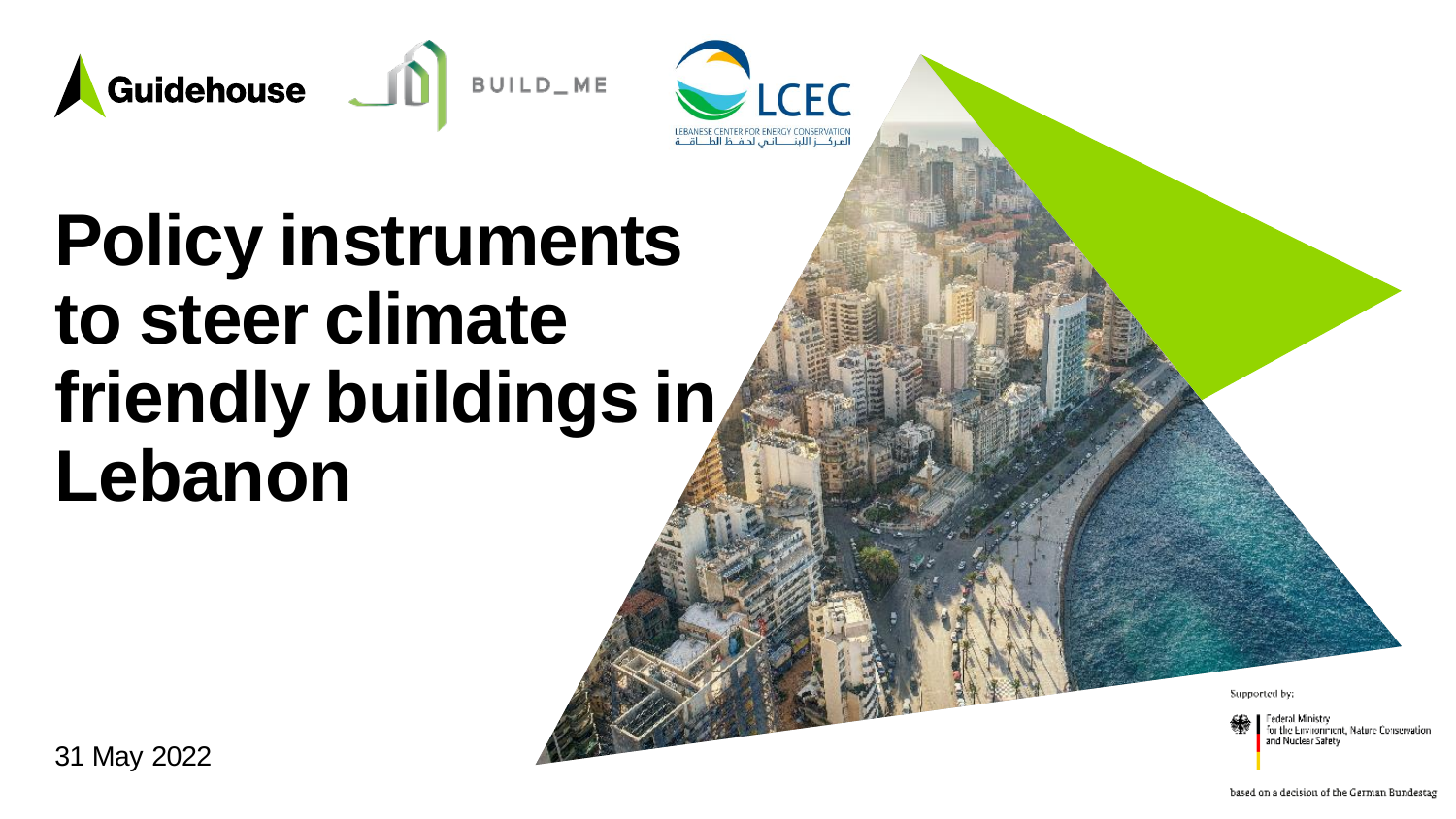### **Policy Framework**



2009 2010 2011 2012 2013 2014 2015 2016 2017 2018 2019 2020 2021 2022 2023 2024 2025 2026 2027 2028 2029 2030

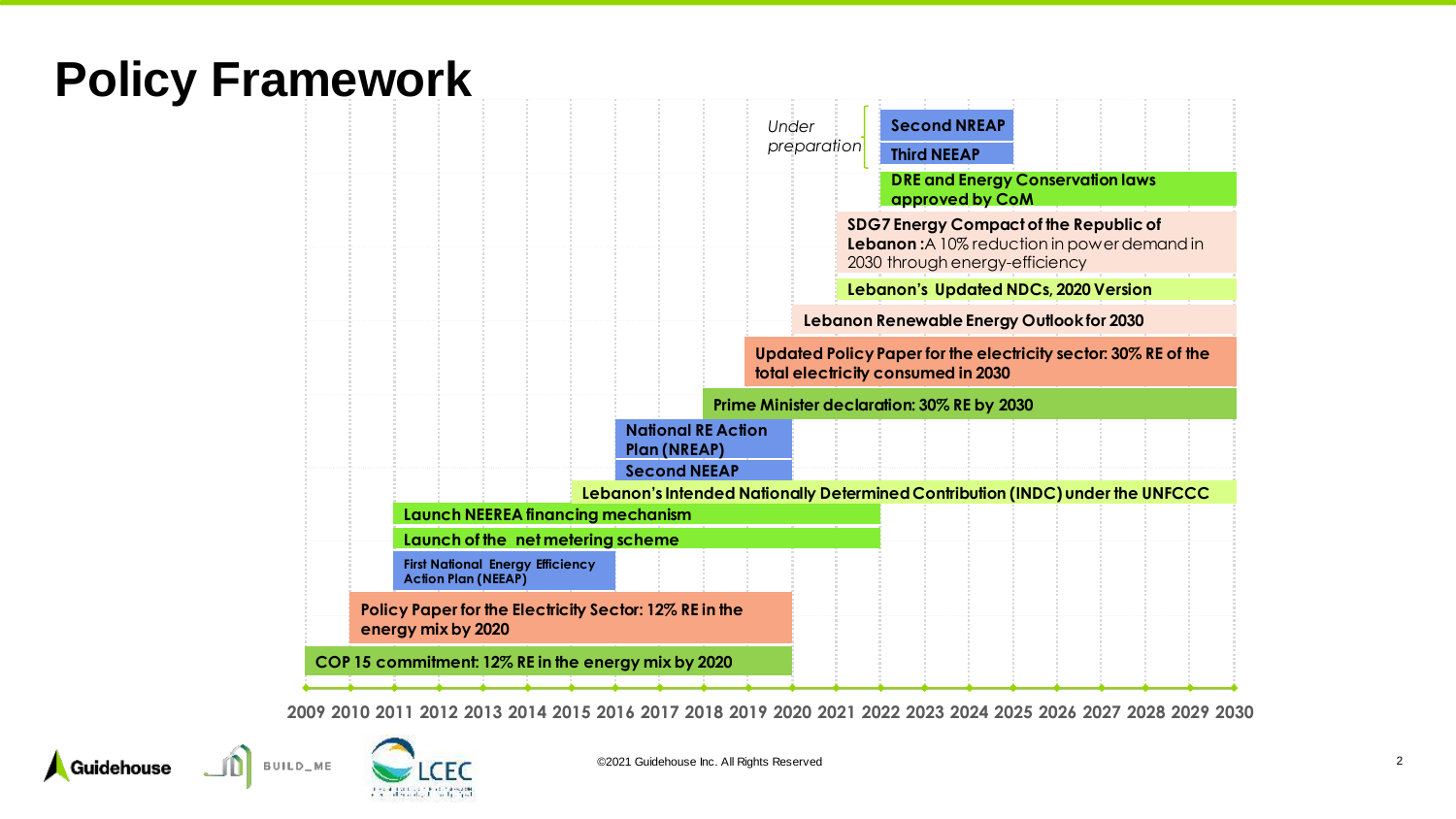#### **Introduction** NEEAP Evaluation

Evaluate the building specific measures of NEEAP 2016-2020

#### Develop recommendations for the next Lebanese NEEAP (2021-2025)

#### Impact assessment of policy packages

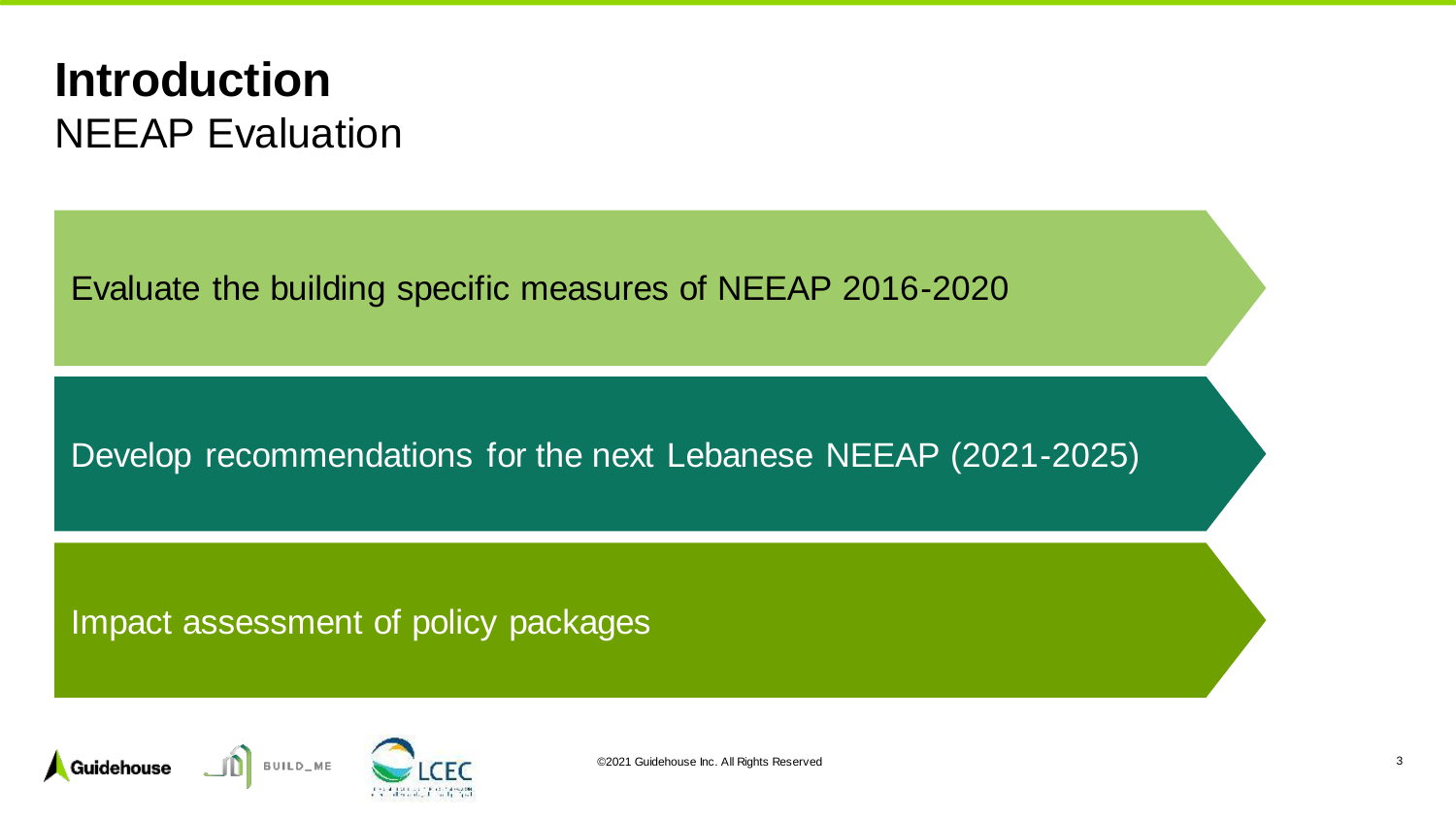# **Evaluate the building specific measures of NEEAP 2016-2020**

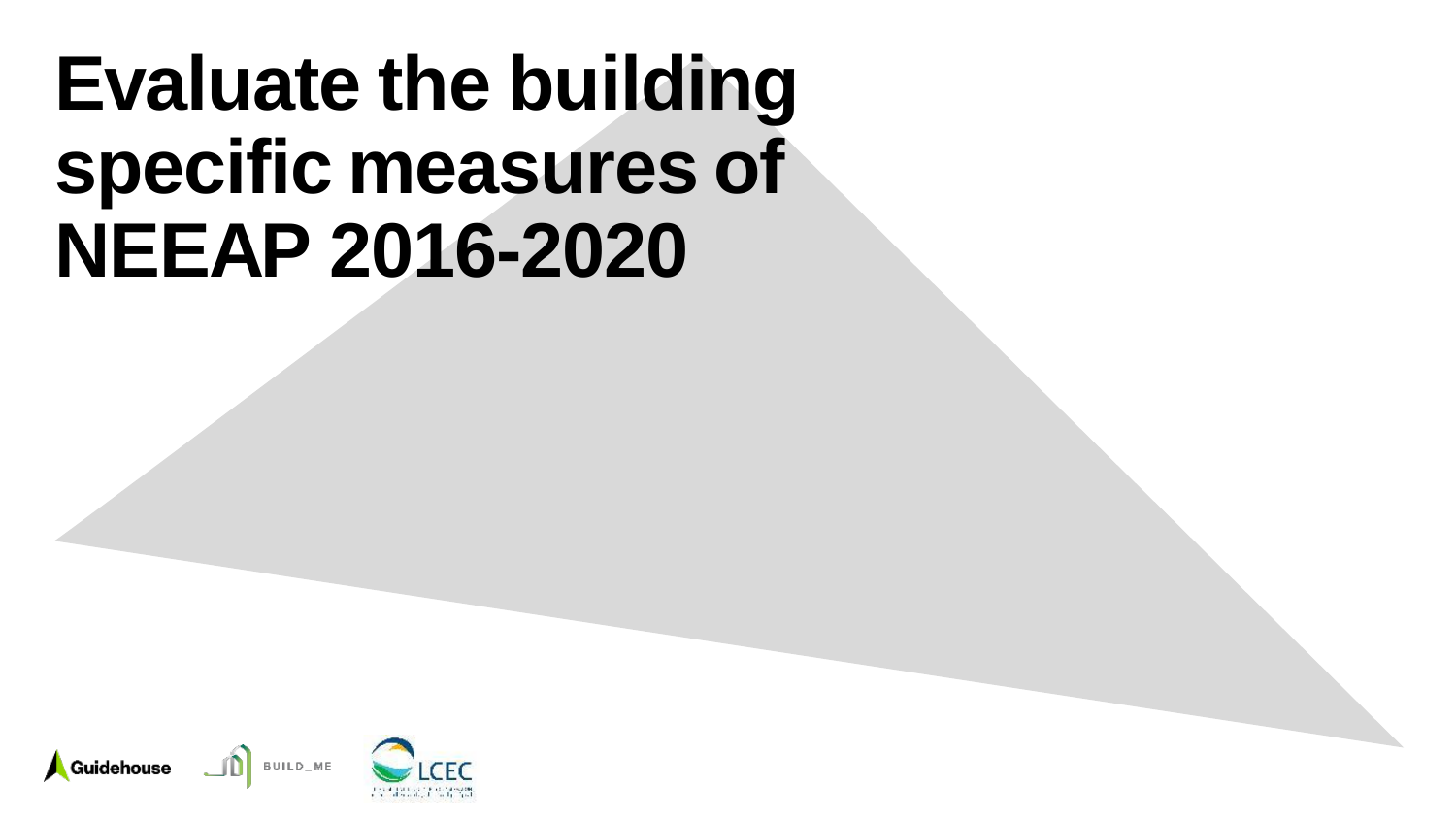### **Main outcomes of the NEEAP II Evaluation**

Technical and institutional capacity is strong

Lack of regulations in the electricity sector

Lack of awareness related to EE technologies, high upfront investments and missing standards

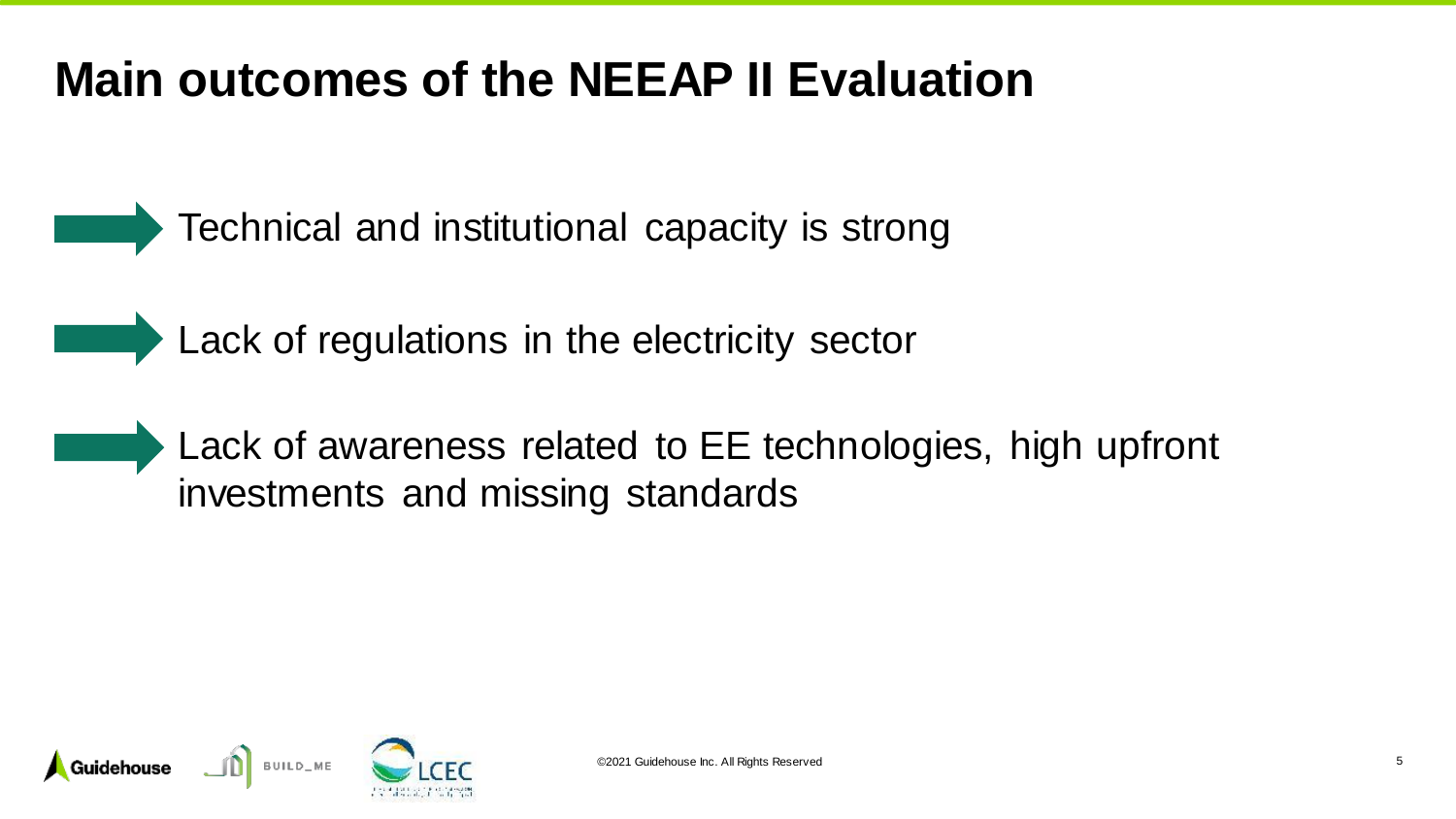# **Develop recommendations for the next Lebanese NEEAP (2021-2025)**

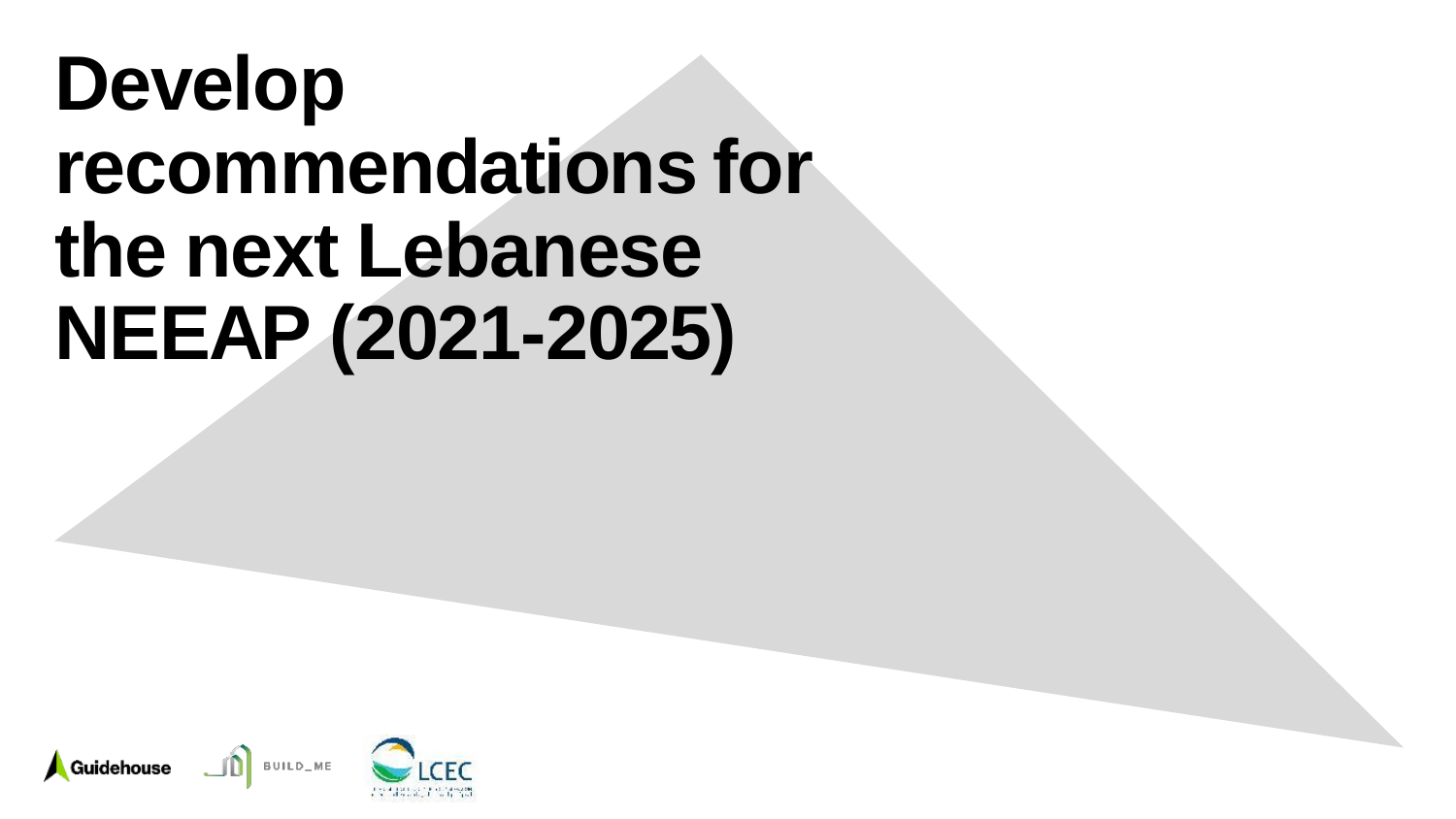### **Recommendations for NEEAP 2021-2025**

| <b>Package 1:</b><br><b>Get the basics right</b> | Package 2:<br><b>High performance</b> |
|--------------------------------------------------|---------------------------------------|
| Measures with low investment                     | More advanced measures                |
| Good effectiveness on energy savings             | High energy savings                   |
| Fast payback period                              | More financial resources              |
| Basis for more ambitious measures                | <b>Greater barriers</b>               |

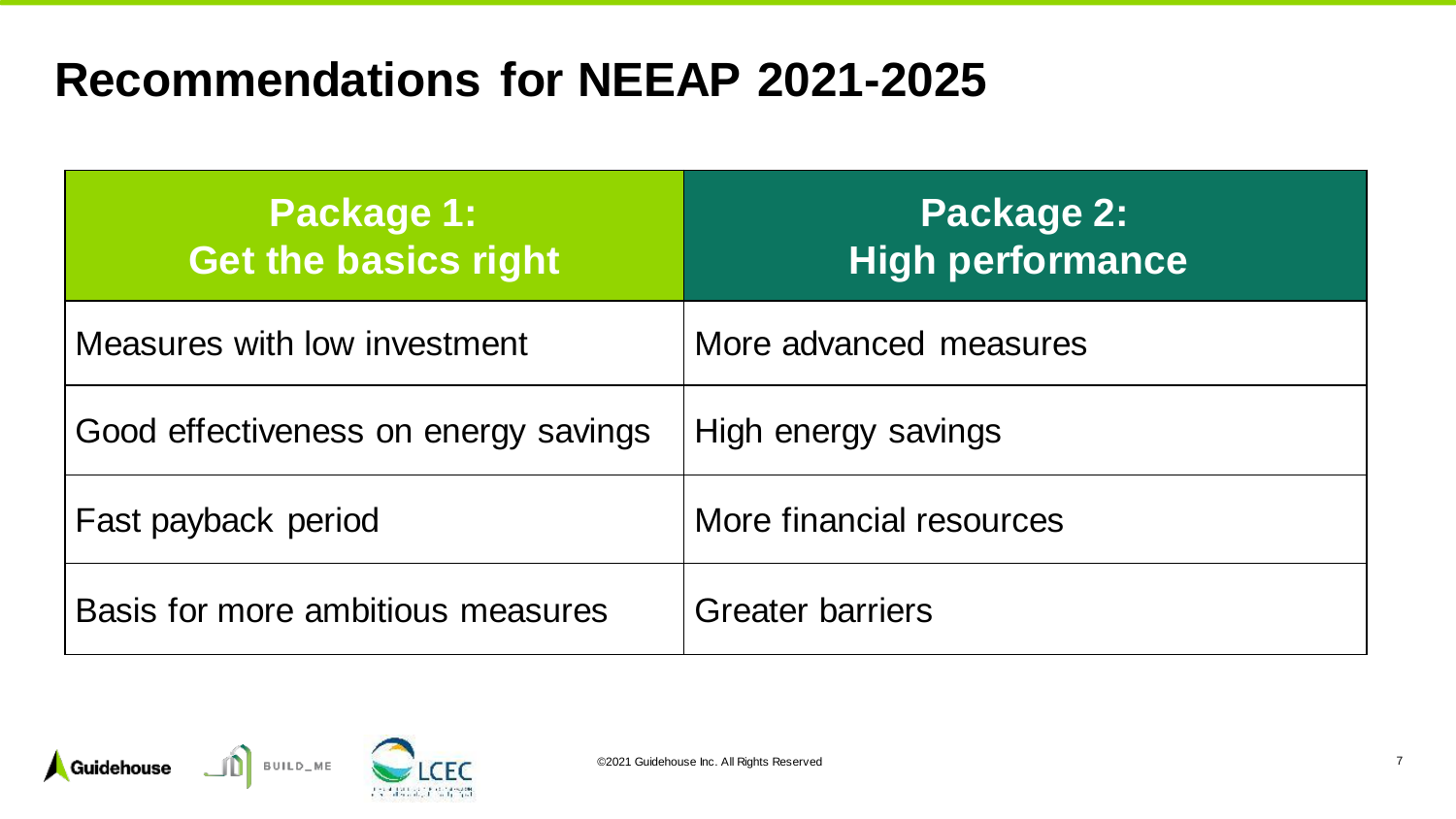### **Recommendations for NEEAP 2021-2025**

| Package 1:                                            | <b>Package 2:</b>                                                 |
|-------------------------------------------------------|-------------------------------------------------------------------|
| <b>Get the basics right</b>                           | <b>High performance</b>                                           |
| Optimization of existing systems                      | Mandatory standards for energy<br>efficiency in new constructions |
| Information and training on                           | Improving energy efficiency in                                    |
| financing EE projects                                 | public buildings                                                  |
| Mandatory standards for                               | (Financial) incentives for                                        |
| energy-efficient equipment                            | energy efficiency                                                 |
| Awareness raising and training<br>for EE in buildings | Research & Development                                            |

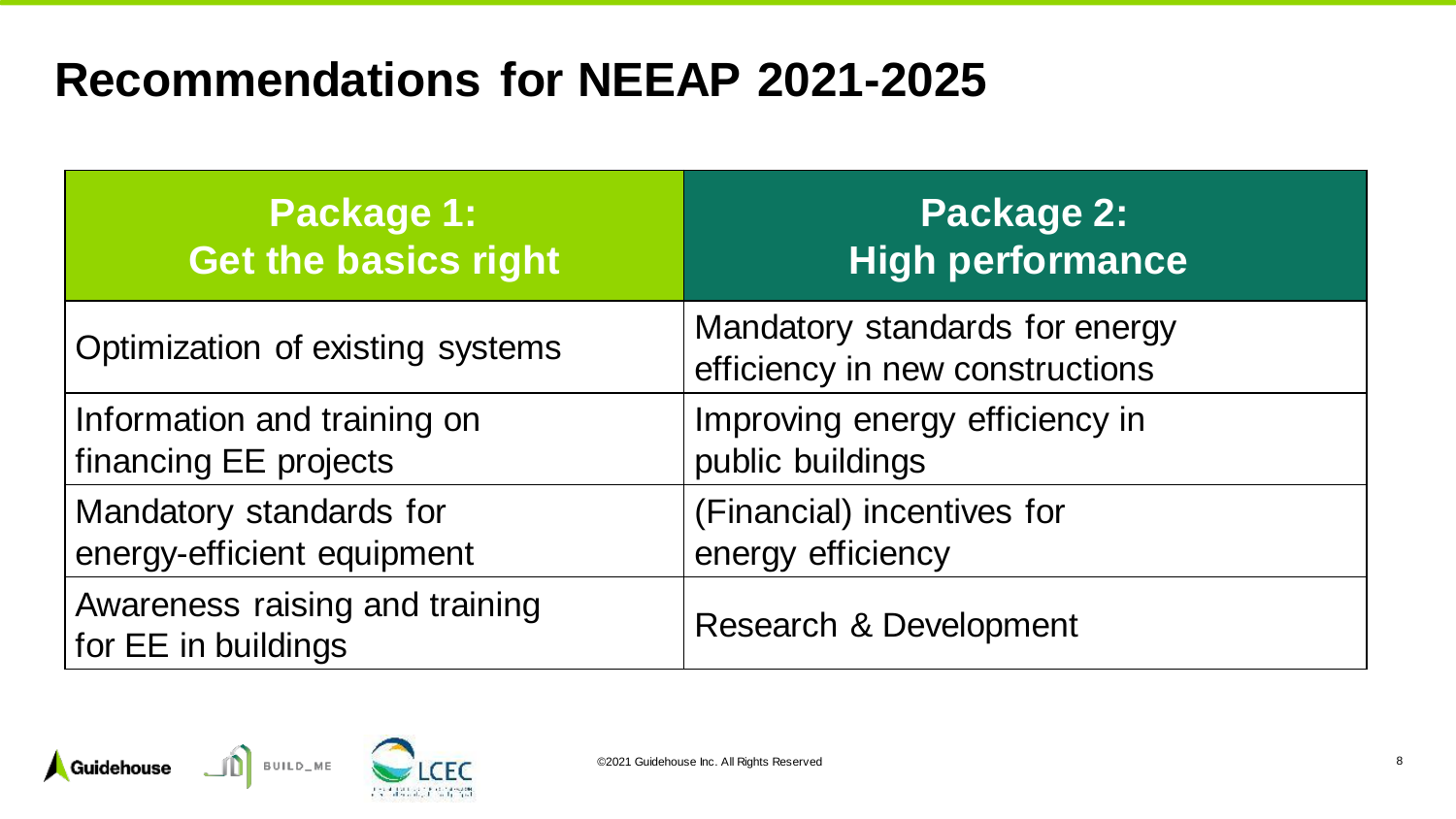# **Impact assessment of policy packages**

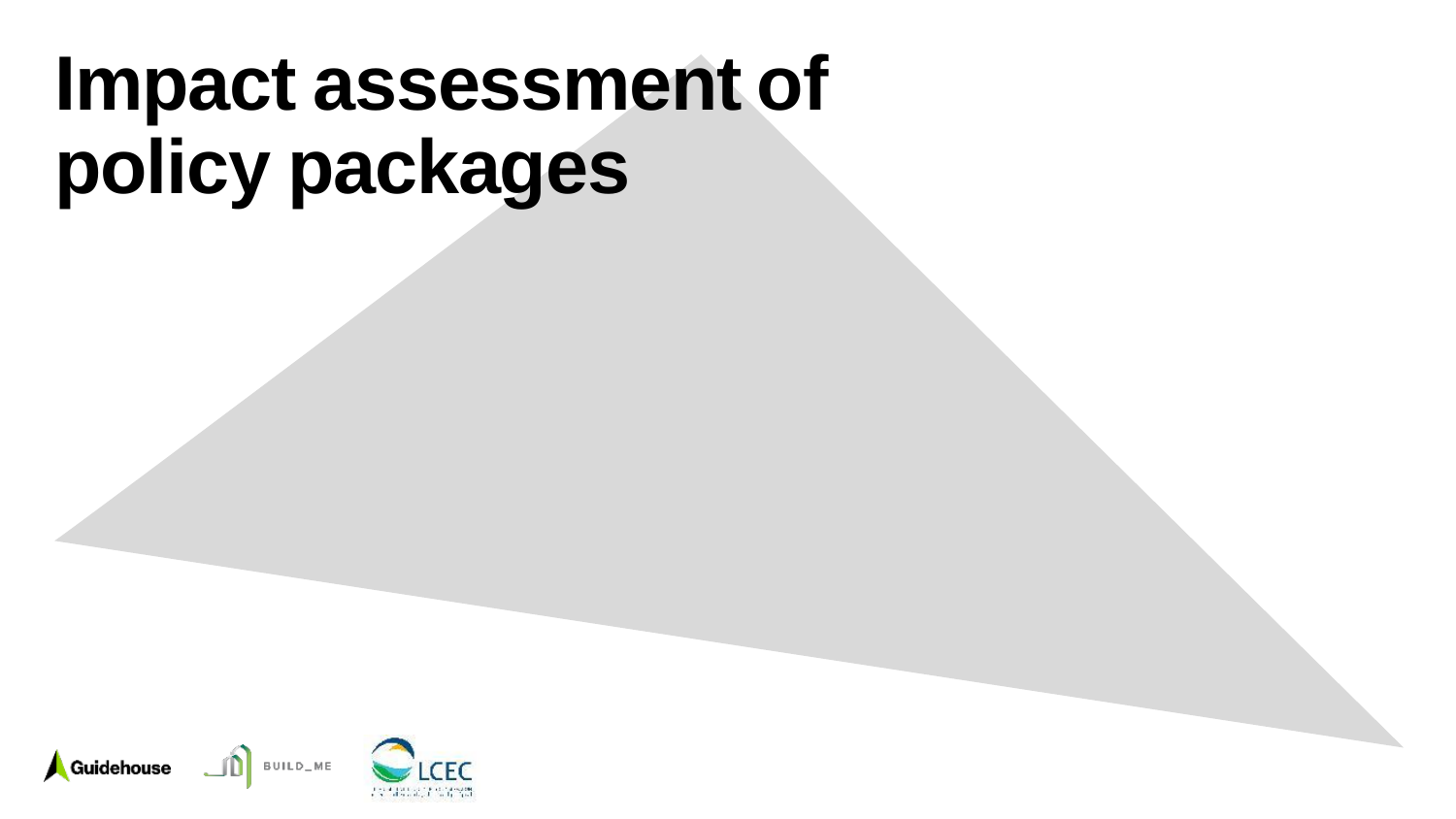### Impact assessment calculation tool

#### Structure and methodology

BUILD\_ME

Guidehouse

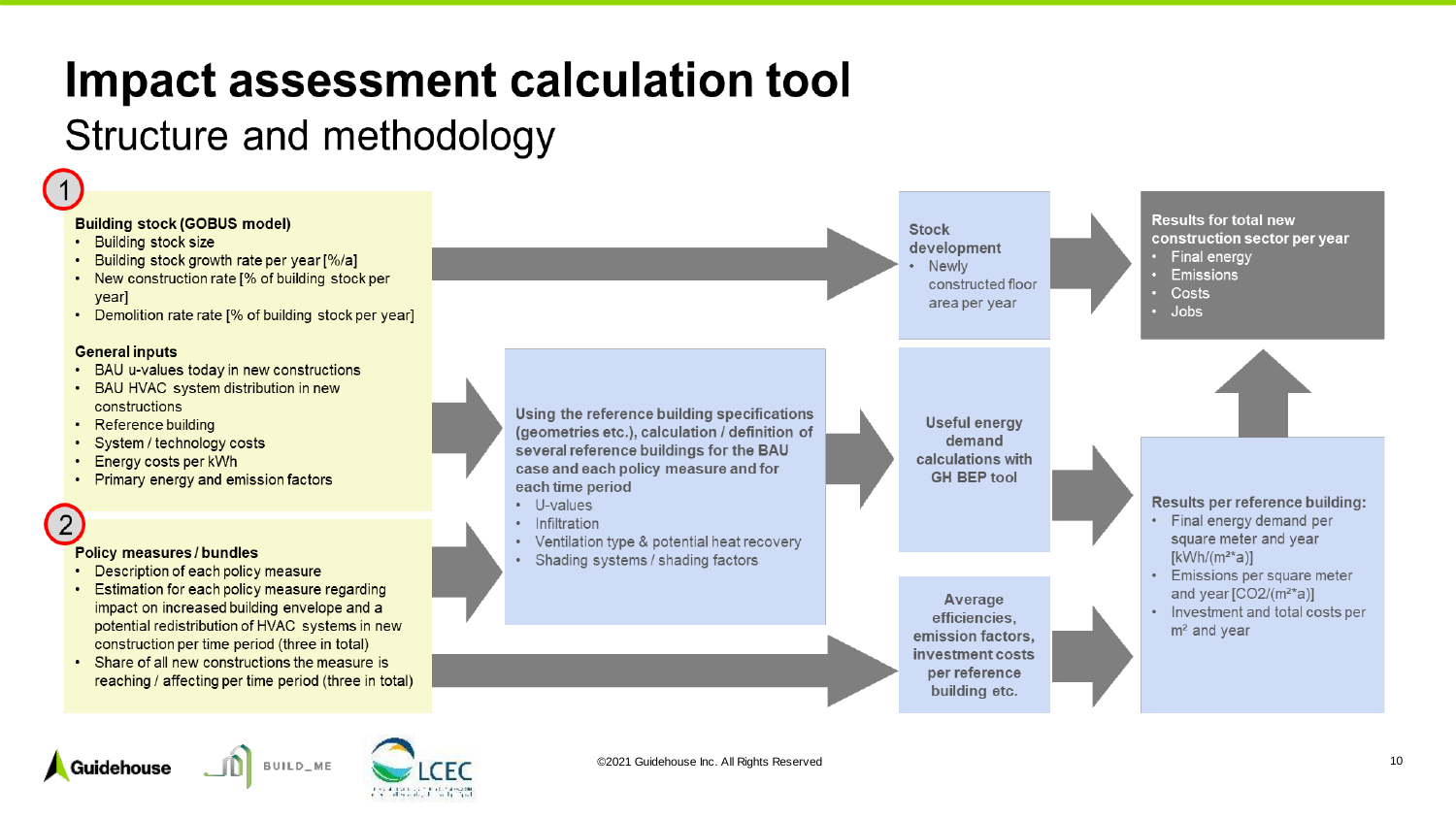#### **Defined policy packages**

**Information and training on financing energy efficiency projects**  (Code: PB\_02)

#### **Mandatory standards for energy efficient equipment**  (Code: PB\_03)

**Mandatory standards for energy efficiency in new constructions**  (Code: PB\_06)

**(Financial) incentives for energy efficiency**  (Code: PB\_08)



Guidehouse

©2021 Guidehouse Inc. All Rights Reserved 11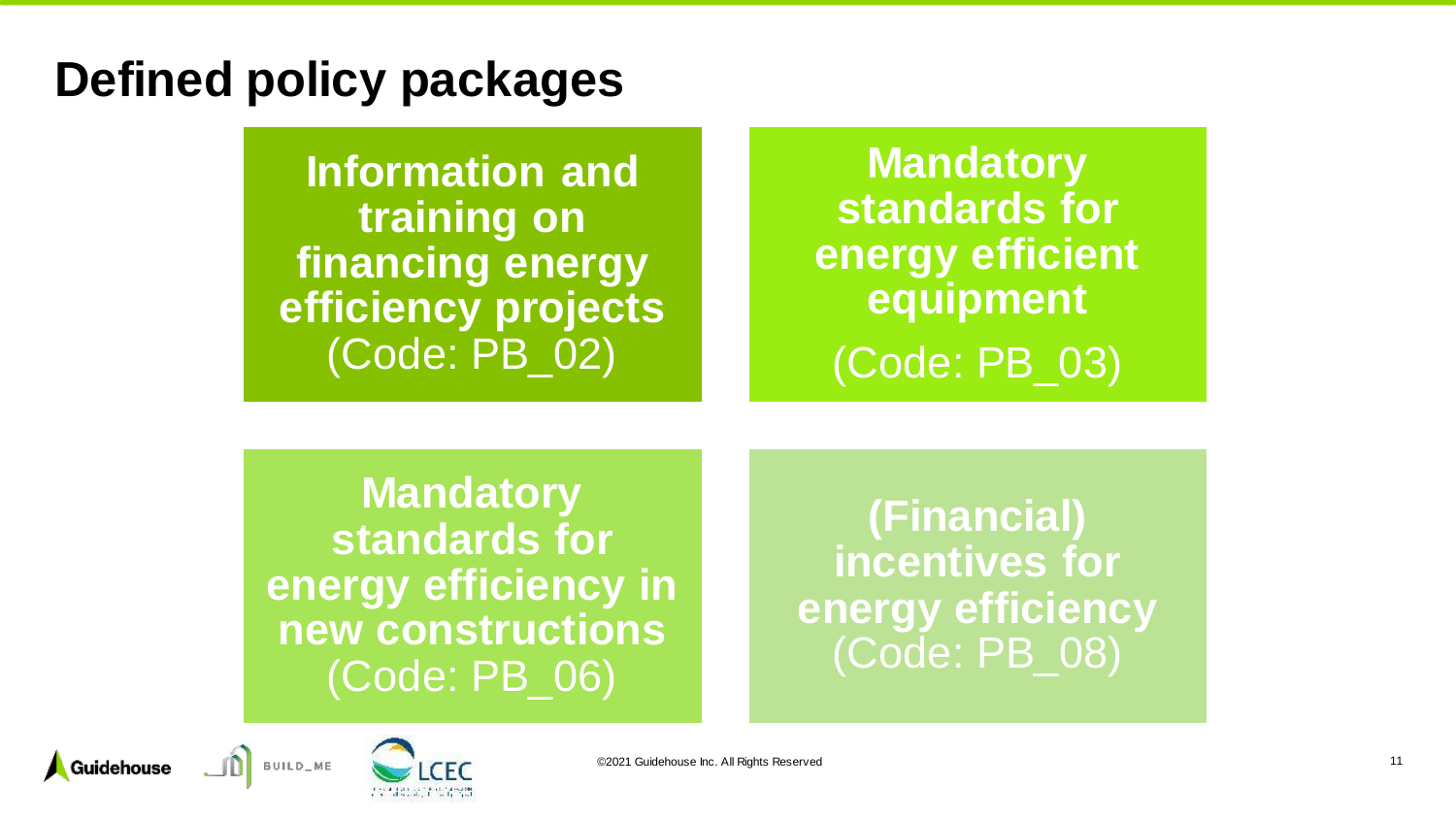### **Results**

#### Savings resulting from policy packages (accumulated emission savings)

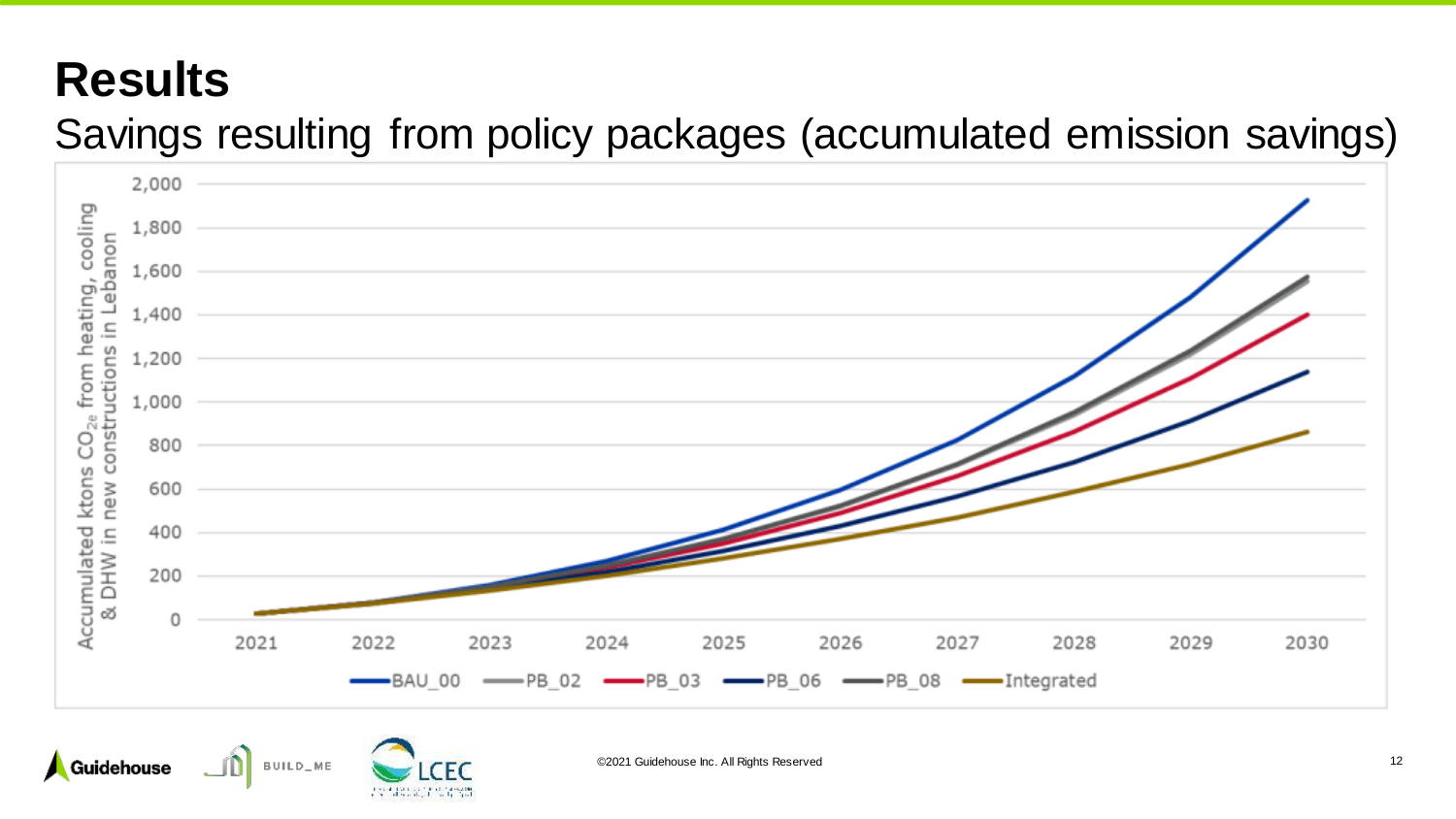### **Results**

#### Savings resulting from policy packages

| <b>Policy package</b>                                                                  | <b>Reductions in Final energy demand</b> | <b>Reduction in Accumulated emissions</b><br>from newly constructed buildings<br>2021-2030 in 2030 |
|----------------------------------------------------------------------------------------|------------------------------------------|----------------------------------------------------------------------------------------------------|
| Information and training on financing<br>energy efficiency projects<br>$(Code: PB_02)$ | 27%                                      | 19%                                                                                                |
| Mandatory standards for energy<br>efficient equipment (Code: PB_03)                    | 31%                                      | 27%                                                                                                |
| Mandatory standards for energy<br>efficiency in new constructions<br>(Code: PB 06)     | 56%                                      | 41%                                                                                                |
| (Financial) incentives for energy<br>efficiency (Code: PB_08)                          | 24%                                      | 18%                                                                                                |
| Integrated Module                                                                      | 73%                                      | 55%                                                                                                |

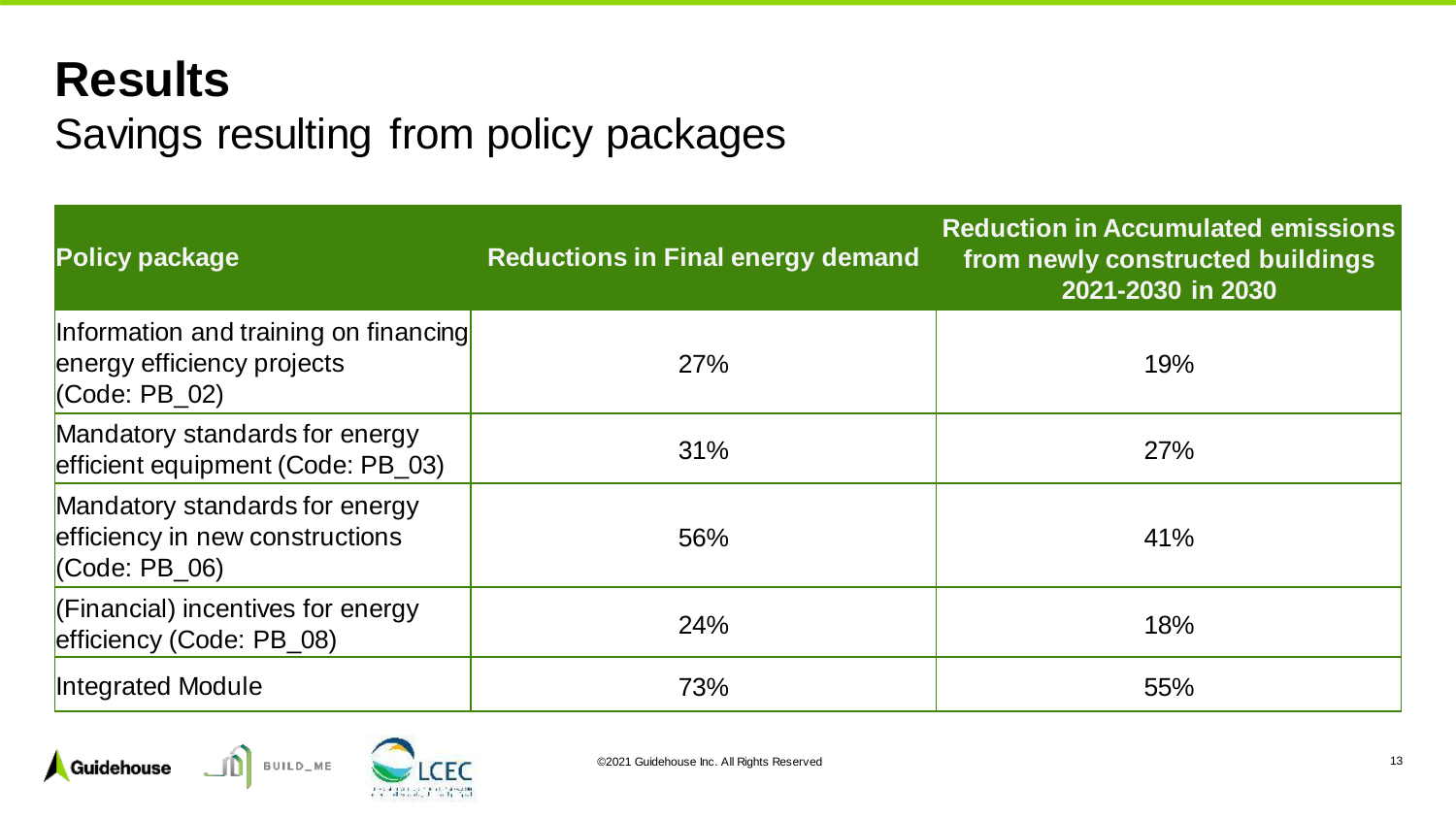## **Conclusion**

To reach Lebanon's targets and ensure energy security



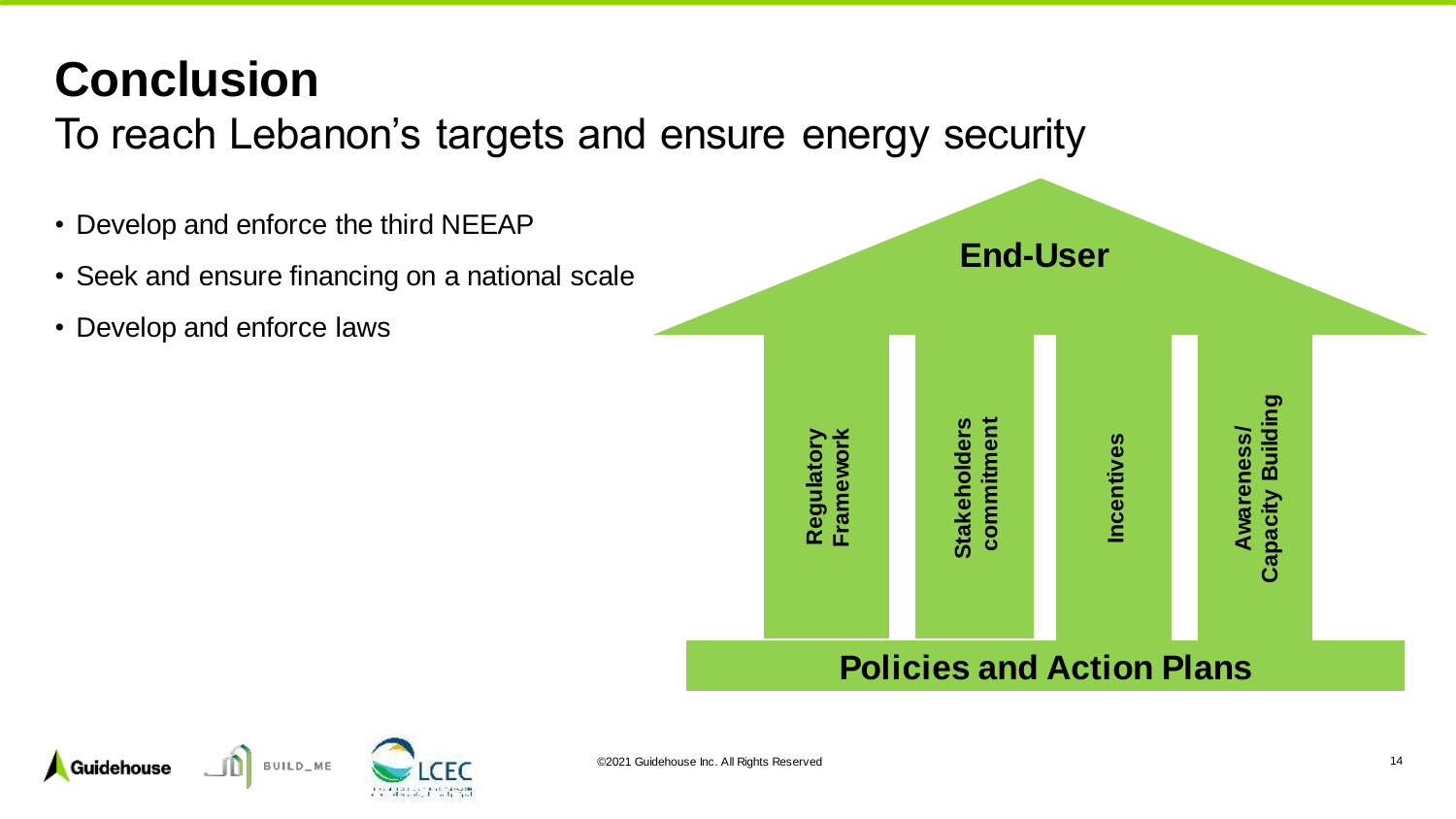## **Connect with us:**



Visit us on the web at: **https://www.buildings-mena.com/info/strategy-and-regulation**



Download our **publications** and explore our **resources**



Sign up for our **newsletter** by emailing us at **BUILD\_ME@guidehouse.com**